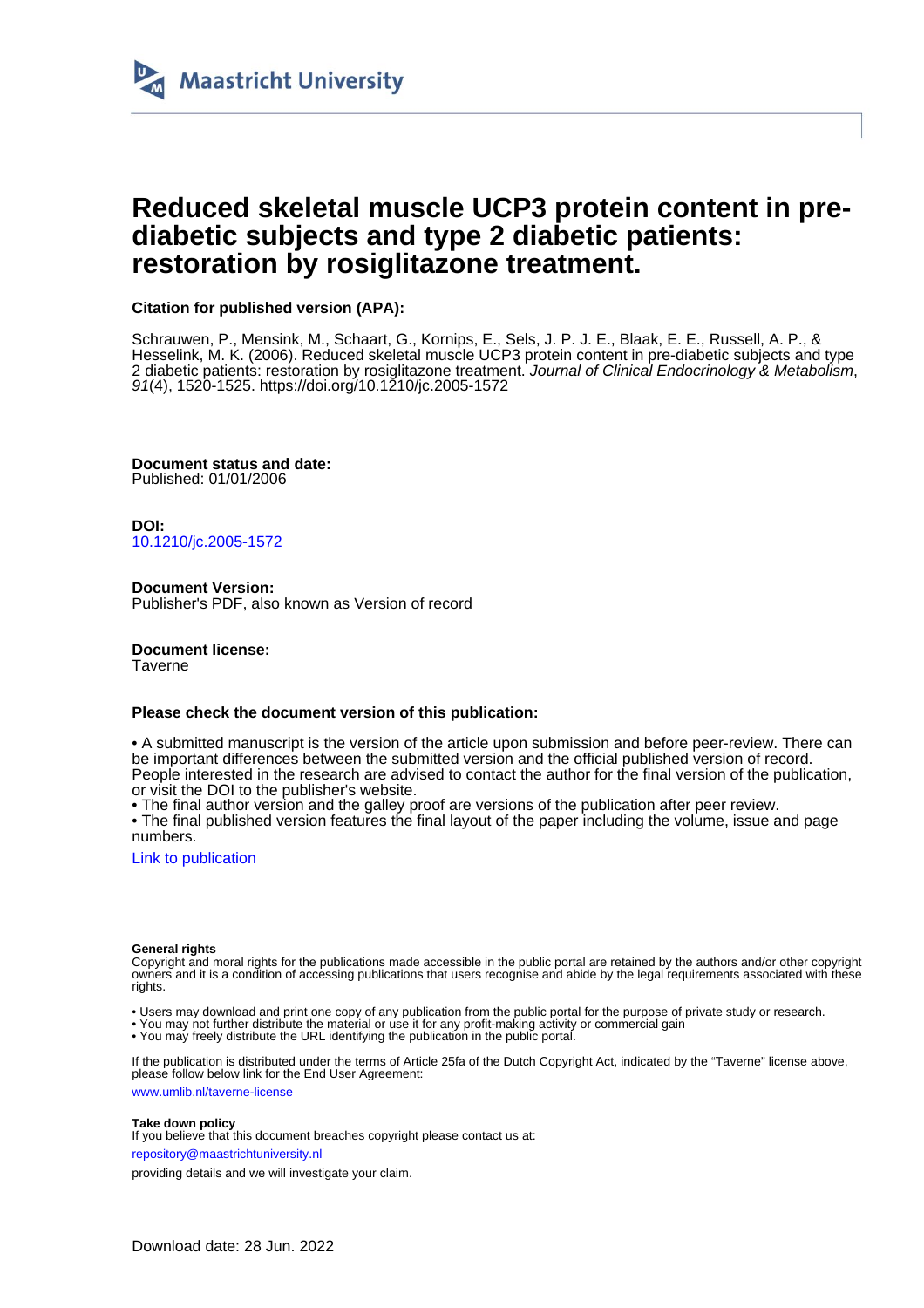# **Reduced Skeletal Muscle Uncoupling Protein-3 Content in Prediabetic Subjects and Type 2 Diabetic Patients: Restoration by Rosiglitazone Treatment**

Patrick Schrauwen, Marco Mensink, Gert Schaart, Esther Moonen-Kornips, Jean-Pierre Sels, Ellen E. Blaak, Aaron P. Russell, and Matthijs K. C. Hesselink

*Departments of Human Biology (P.S., M.M., E.M.-K., E.E.B.) and Movement Sciences (G.S., E.M.-K., M.K.C.H.), Maastricht University, NL-6200 MD Maastricht, The Netherlands; Department of Endocrinology (J.-P.S.), Academic Hospital Maastricht, 6229 HX Maastricht, The Netherlands; and Clinique Romande de Readaptation SUVA Care (A.P.R.), 1951 Sion, Switzerland*

**Context:** The mitochondrial uncoupling protein-3 (UCP3) has been implicated in the protection of the mitochondrial matrix against lipidinduced mitochondrial damage. Recent evidence points toward mitochondrial aberrations as a major contributor to the development of insulin resistance and diabetes, and UCP3 is reduced in diabetes.

**Objective:** We compared skeletal muscle UCP3 protein levels in prediabetic subjects [*i.e.* impaired glucose tolerance (IGT)], diabetic patients, and healthy controls and examined whether rosiglitazone treatment was able to restore UCP3.

**Patients, Design, Intervention:** Ten middle-aged obese men with type 2 diabetes mellitus [age,  $61.4 \pm 3.1$  yr; body mass index (BMI),  $29.8 \pm 2.9$  kg/m<sup>2</sup>], nine IGT subjects (age, 59.0  $\pm$  6.6 yr; BMI, 29.7  $\pm$ 3.0 kg/m2 ), and 10 age- and BMI-matched healthy controls (age,  $57.3 \pm 7.4$  yr; BMI,  $30.1 \pm 3.9$  kg/m<sup>2</sup>) participated in this study. After baseline comparisons, diabetic patients received rosiglitazone (2  $\times$  4 mg/d) for 8 wk.

IN THE EARLY years after the discovery of human un-<br>coupling protein-3 (UCP3) in 1997, the physiological<br>function of UCP3 was thought to be in the regulation of coupling protein-3 (UCP3) in 1997, the physiological function of UCP3 was thought to be in the regulation of energy metabolism and body weight. However, 8 yr later, data gathered in human experiments and (transgenic) animals have revealed that the function of skeletal muscle UCP3 is most likely related to fatty acid metabolism and/or reactive oxygen species (ROS) production. Based on the available literature on the regulation of UCP3, we have recently hypothesized that skeletal muscle UCP3 protects mitochondria against lipid-induced mitochondrial damage (1). Thus, UCP3 is consistently up-regulated in conditions in which, because of exceeding the oxidative capacity, fatty acids accumulate in the sarcoplasm (2). On the other hand, UCP3 is down-regulated when fat oxidative capacity is improved (2). In conditions where fatty acids accumulate in the sarcoplasm, the

**Main Outcome Measures:** Muscle biopsies were sampled to determine UCP3 and mitochondrial protein (complex I–V) content.

**Results:** UCP3 protein content was significantly lower in prediabetic IGT subjects and in diabetic patients compared with healthy controls  $(39.0 \pm 28.5, 47.2 \pm 24.7,$  and  $72.0 \pm 23.7$  arbitrary units, respectively;  $P < 0.05$ , whereas the levels of the mitochondrial protein complex I–V were similar between groups. Rosiglitazone treatment for 8 wk significantly increased insulin sensitivity and muscle UCP3 content (from 53.2  $\pm$  29.9 to 66.3  $\pm$  30.9 arbitrary units; *P* < 0.05).

**Conclusion:** We show that UCP3 protein content is reduced in prediabetic subjects and type 2 diabetic patients. Eight weeks of rosiglitazone treatment restores skeletal muscle UCP3 protein in diabetic patients. **(***J Clin Endocrinol Metab* **91: 1520 –1525, 2006)**

load of fatty acids on the mitochondrial membranes increases and, because membranes are lipid bilayers, fatty acids can enter the mitochondrial matrix via the "flip-flop" mechanism (3). The mitochondrial matrix is also the site where ROS are formed, and fatty acids present in the matrix or in the mitochondrial inner membranes would be highly susceptible to become peroxidized by ROS. Because the resulting lipid peroxides are highly reactive (4) and can cause damage to mitochondrial RNA, DNA, and mitochondrial structures, it is important to keep the import of fatty acids into the matrix and/or the level of ROS production within limits, especially under conditions of high fatty acid availability. To date, there is no consensus regarding the exact physiological function of UCP3. Nevertheless, several independent groups hypothesized that skeletal muscle UCP3 could play a crucial role in preventing such lipid-induced mitochondrial damage albeit via different mechanisms. Thus, we (2) and Himms-Hagen and Harper (5) have postulated the hypothesis that UCP3 exports nonmetabolizable fatty acids from the mitochondrial matrix to prevent them from being peroxidized, albeit that the source of the mitochondrial fatty acids is different in these two hypothesis. In addition, Goglia and Skulachev (6) have suggested that UCP3 exports lipid peroxides from the mitochondrial matrix before they can damage the oxidative machinery in the matrix. Alternatively, Brand and colleagues

Downloaded from https://academic.oup.com/jcem/article/91/4/1520/2843547 by guest on 03 October 2021

v guest **DU** 

Downloaded from https://academic.oup.com/jcem/article/91/4/1520/2843547

**First Published Online December 29, 2005**

Abbreviations: AU, Arbitrary unit; BMI, body mass index; EGP, endogenous glucose production; FFA, free fatty acid; HbA1c, glycosylated hemoglobin; IGT, impaired glucose tolerance; MCR, metabolic clearance rate; PPAR $\gamma$ , peroxisome proliferator-activated receptor  $\gamma$ ; ROS, reactive oxygen species; TZD, thiazolidinedione; UCP3, uncoupling protein-3. **JCEM is published monthly by The Endocrine Society (http://www. endo-society.org), the foremost professional society serving the endocrine community.**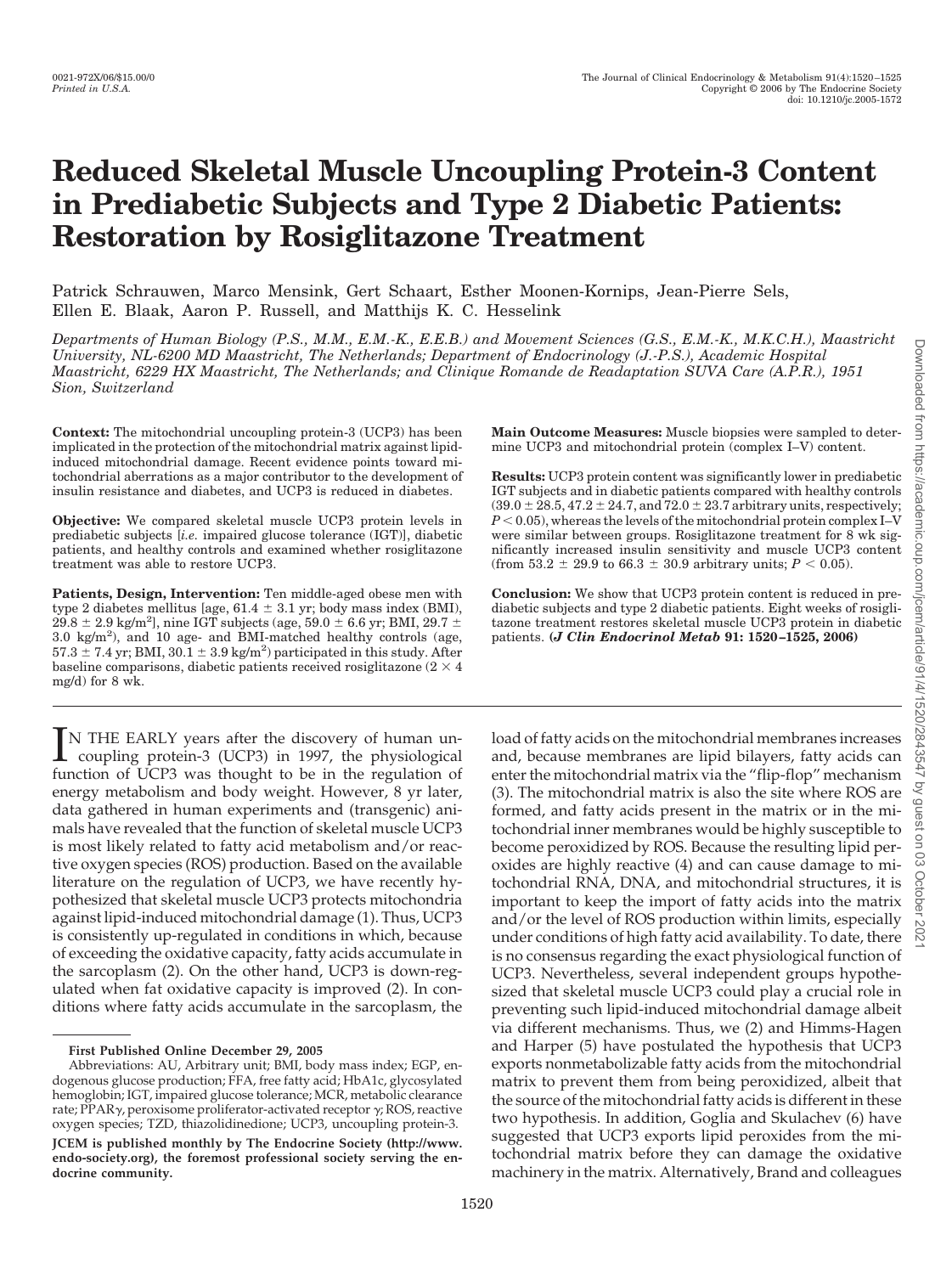(7) have suggested that UCP3 directly lowers ROS production after being activated by lipid peroxides. Regardless of the exact function of UCP3, all three hypotheses predict that a lack of skeletal muscle UCP3 would result in lipid-induced oxidative damage to the mitochondria. Indeed, UCP3 ablated mice are characterized by increased levels of muscular lipid peroxidation and oxidative damage to proteins and DNA (8).

Because type 2 diabetic patients are characterized by increased levels of plasma fatty acids and a low fat oxidative capacity (9), high levels of skeletal muscle UCP3 would be anticipated to prevent lipid-induced mitochondrial damage. Consistent with this idea, two studies have shown increased levels of muscular UCP3 mRNA in diabetic subjects (10, 11), but another study found a reduced skeletal muscle UCP3 mRNA expression (12). To further address this issue, we measured UCP3 protein levels in type 2 diabetic subjects and healthy controls and found that UCP3 protein was decreased by approximately 50% in muscle of diabetic patients (13). Given the putative function of UCP3 in the protection against lipid-induced mitochondrial damage, it is interesting to note that insulin-resistant subjects are characterized by increased mitochondrial damage (14) and an increased degree of lipid peroxidation in muscle (15), suggesting that low UCP3 in muscle may be part of the etiology of type 2 diabetes. A prerequisite for a role of UCP3 in mitochondrial damage and dysfunction would be that UCP3 levels are already reduced in the prediabetic state, thereby stressing the role of UCP3 during the progression of the prediabetic state toward overt diabetes. Hence, in this study, we examined UCP3 protein levels in prediabetic subjects, *i.e.* subjects with impaired glucose tolerance (IGT).

At present, thiazolidinediones (TZD) are frequently prescribed to treat type 2 diabetic patients. TZDs lower glucose mainly due to an improved insulin-stimulated glucose disposal into skeletal muscle, either indirectly or directly via peroxisome proliferator-activated receptor  $\gamma$  (PPAR $\gamma$ ), the main target for TZDs. A recent paper showed that, in healthy rats, acute ip injections of high dosages of TZD increased mRNA expression of skeletal muscle UCP3 (16). Therefore, the aims of the present study were to confirm the reduced levels of UCP3 mRNA and protein in skeletal muscle of diabetic patients and to examine whether UCP3 is already reduced in the prediabetic state. In addition, we examined whether prolonged treatment with TZD, at therapeutical dosages, can result in a restoration of UCP3 levels in type 2 diabetic patients.

#### **Subjects and Methods**

#### *Subjects*

Ten middle-aged obese men with type 2 diabetes mellitus and 10 ageand body mass index (BMI)-matched healthy controls participated in this study. For baseline comparison of UCP3 protein levels, both groups were compared with nine glucose intolerant subjects (IGT), which have been described previously (17) (see Table 1 for characteristics). Diabetic subjects were diagnosed with diabetes at least 1 yr before the study, and had well-controlled diabetes. Two subjects were treated with metformin only, four with a sulfonylurea only, and four with metformin and sulfonylurea. IGT was diagnosed with an oral glucose tolerance test according to World Health Organization criteria. Control subjects had normal glucose homeostasis, ax determined by a standard oral glucose tolerance test, and had no family history of diabetes. Before the start of

**TABLE 1.** Baseline subjects characteristics

|                                 | Control        | <b>IGT</b>       | Diabetic         |
|---------------------------------|----------------|------------------|------------------|
| Age $(yr)$                      | $57.3 \pm 7.4$ | $59.0 \pm 6.6$   | $61.4 \pm 3.1$   |
| BMI $(kg/m^2)$                  | $30.1 \pm 3.9$ | $29.7 \pm 3.0$   | $29.8 \pm 2.9$   |
| VO <sub>2</sub> max (ml/kg·min) | $33.7 \pm 5.3$ | $28.1 \pm 3.2^a$ | $26.8 \pm 2.0^a$ |
| Glucose (mmol/liter)            | $5.8 \pm 0.4$  | $6.2 \pm 1.3$    | $10.1 \pm 2.3^a$ |
| HbA1c $(\%)$                    | NA.            | NA.              | $7.0 \pm 1.0$    |
| Duration diabetes (yr)          |                |                  | $5.9 \pm 4.1$    |

Data are expressed as mean  $\pm$  sD. NA, Not available.  ${}^a\,P < 0.05$  compared to control.

the study, a medical history and physical examination were performed, a resting electrocardiogram was taken, and a fasting blood sample was drawn. Subjects with uncontrolled hypertension, active cardiovascular disease, liver dysfunction (alanine aminotransferase or aspartate aminotransferase 2.5 times upper limit), increased creatinine levels, or on medication known to interfere with the goals of the study (*e.g.* corticosteroids) were excluded from participation. None of the participants performed regular intensive exercise or followed a strict diet or weight reduction program for at least 3 months before the start of the study. The Medical Ethical Review Committee of Maastricht University approved the study protocol, and all subjects gave their written informed consent before the start of the study.

#### *Study design*

In glucose intolerant subjects (IGT), only skeletal muscle UCP3 protein content was determined and compared with the diabetic patients and healthy controls. For other measurements, the healthy subjects served as baseline controls to the diabetic patients and were not treated with rosiglitazone. In the diabetic patients, any prior anti-diabetes medication was discontinued 14 d before the baseline experimental trial. After baseline measurements, diabetic subjects received rosiglitazone  $(2 \times 4 \text{ mg/d})$  for 8 wk, after which all measurements were repeated. Unfortunately, two patients did not complete the trial due to mild gastrointestinal complaints ( $n = 1$ ) and uncontrolled hyperglycemia  $(n = 1)$ . Therefore, all data on the effect of rosiglitazone is on  $n = 8$  only.

#### *Muscle biopsies*

After an overnight fast, a percutaneous needle muscle biopsy of the vastus lateralis muscle was taken, according to the technique by Bergström *et al.* (18). The tissue specimen was frozen immediately in isopentane kept at its melting point in liquid nitrogen and stored at $-80$  C. For diabetic patients and controls, muscle biopsy was taken before the clamp.

#### *Hyperinsulinemic-euglycemic clamp*

At 0800 h, after an overnight fast, subjects report to the laboratory by car or by bus. After taking a muscle biopsy, cannulas were inserted, one into each antecubital vein for the infusion of tracer, insulin, and glucose, and a third one was inserted retrogradely into a superficial dorsal hand vein for arterialized blood sampling. After a first blood sample, a primed constant infusion of  $6.6$ - $^{2}H_{2}$ -glucose was initiated (0.04 mg/kg·min) for 300 min; blood was sampled at  $t = 90$ , 100, 110, and 120 min and substrate oxidation was measured by indirect calorimetry (Omnical, Maastricht, The Netherlands). At  $t = 120$  min, a primed constant infusion of insulin (Actrapid; Bagsvaerd, Novo Nordisk, Denmark) was started (40 mU/ m<sup>2</sup>·min), and glucose levels were clamped by variable coinfusion of 20% glucose with tracer added (controls:  $5.6 \pm 0.3$  mmol/liter; diabetic subjects:  $6.5 \pm 1.3$  and  $6.7 \pm 1.9$  mmol/liter before and after, respectively). At  $t = 270$ , 280, 290, and 300 min, blood was again sampled and indirect calorimetry was performed.

#### *Metabolic flexibility*

Both in the basal state and during insulin stimulation, substrate oxidation was measured by indirect calorimetry, and carbohydrate and fat oxidation was calculated. In healthy subjects, fat oxidation is the predominant source contributing to energy expenditure in the fasted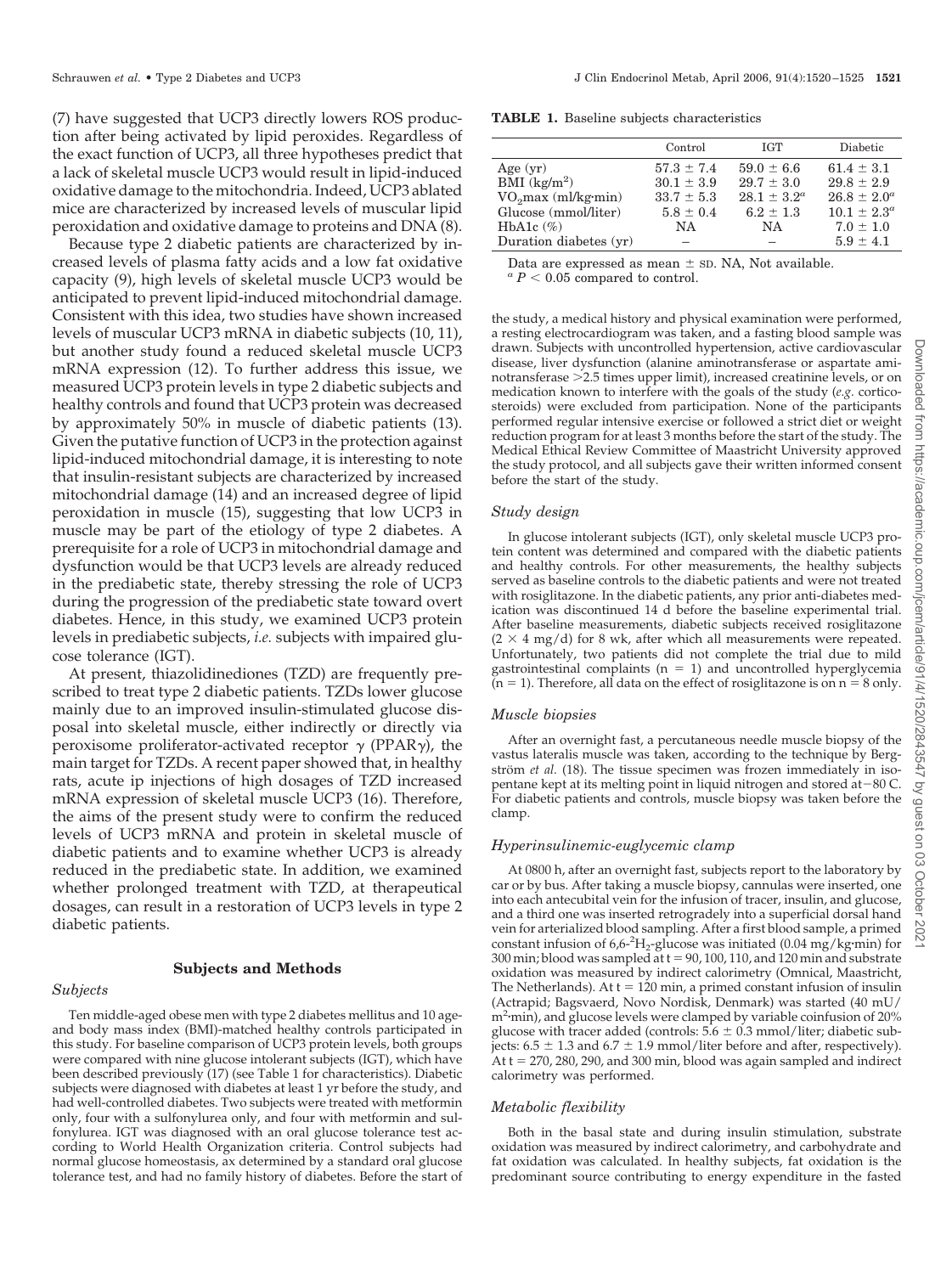state, whereas insulin will switch substrate use to carbohydrate oxidation. This flexibility to switch from predominantly fat oxidation to glucose oxidation is termed "metabolic flexibility". Here we measured the stimulating effect of insulin on glucose oxidation and the suppressing effect of insulin on fat oxidation in control subjects and in type 2 diabetic patients as a measure of metabolic flexibility, and these measurements were repeated in type 2 diabetic patients treated with rosiglitazone for 8 wk.

#### *Calculations*

To calculate plasma glucose rate of appearance and rate of disappearance, Steele's single pool non-steady-state equations, adapted for use with stable isotopes, were used, as no isotopic steady-state was present. Volume of distribution was assumed to be  $0.160$  liter $kg^{-1}$  for glucose. The glucose metabolic clearance rate (MCR) equals the rate of disappearance divided by the steady-state plasma glucose concentration. Endogenous glucose production (EGP) was calculated as rate of appearance minus the exogenous glucose infusion rate. Total carbohydrate and lipid oxidation were calculated according to the table of nonprotein respiratory quotient.

#### *Muscle analysis*

Total RNA was extracted from skeletal muscle biopsies using TRIzol reagent (Invitrogen, Breda, The Netherlands). One microgram of RNA was reverse transcribed to cDNA using Random Hexomer primers and a Stratascript enzyme (Stratagene, Amsterdam, The Netherlands). Quantitative PCR was performed using an MX3000p thermal cycler system and Brilliant SYBER Green QPCR Master Mix (Stratagene). The PCR conditions consisted of one denaturing cycle at 90 C for 10 min followed by 40 cycles, consisting of denaturing at 90 C for 30 sec, annealing at the predetermined temperature for 60 sec, and elongation at 72 C for 60 sec. At the end of the PCR, the samples were subjected to a melting curve analysis. To control for any variations due to efficiencies of the RT and PCR, acidic ribosomal phosphoprotein PO (36B4) was used as internal control. The  $\Delta C_T$  was calculated by subtracting the  $C_T$  for 36B4 from the C<sub>T</sub> for the gene of interest. The relative expression of UCP3<br>is calculated using the expression 2<sup>-ACT</sup> and reported in arbitrary units (AU). PCR runs were performed in triplicate.

For UCP3 protein determination, muscle biopsies were homogenized in ice-cold Tris-EDTA buffer at pH 7.4, and then the homogenates were sonicated for 15 sec. Subsequently, two volumes of each skeletal muscle homogenate and one volume of SDS-sample buffer were boiled for 4 min. Next, 13% polyacrylamide gels containing 0.1% SDS were loaded with equal amounts of protein from each sample, and electrophoresis was performed using a Mini-Protean 3 Electrophoresis Cell (Bio-Rad Laboratories, Hercules, CA). After gel electrophoresis, the gel was scanned, and the optical density of the 43-kDa band, previously immuno-identified to represent actin, was assessed. Then, a second gel was prepared and loaded with the sample volume (which had been recalculated based on the optical density of the actin band), after which Western blotting was performed using a Mini Trans-Blot Electrophoretic Transfer Cell (Bio-Rad Laboratories) as described previously (19). We used a rabbit polyclonal UCP3 antibody (code 1331; kindly provided by L. J. Slieker, Eli Lilly, Indianapolis, IN) prepared against a 20-amino acid peptide (human sequence amino acid 147–166). For a detailed description of the selectivity and specificity checks see previous reports (19, 20). Cytochrome *c* level, as a marker of mitochondrial content, was measured comparably using a rabbit polyclonal cytochrome *c* antibody (BD PharMingen, Woerden, NL). The ND6 subunit of complex I, the 30-kDa Ip subunit of complex II, the 47-kDa core protein 2 of complex III, subunit II of cytochrome  $c$  oxidase (COXII), and the  $\alpha$  subunit of the F1F0 ATP synthase (complex V) were measured using monoclonal antibodies (MitoSciences, Eugene, OR). All proteins were expressed as AU.

#### *Blood samples*

Blood was collected in tubes containing EDTA. Plasma was immediately centrifuged at high speed, frozen in liquid nitrogen and stored at  $-80$  C for later analyses. Insulin concentrations were measured using RIA (Linco Research, St. Charles, MO). Free fatty acids (FFA) were determined using the Wako Nefa C test kit (Wako Chemicals, Neuss,

Germany), and plasma glucose was determined using the hexokinase method (LaRoche, Basel, Switzerland).

#### *Statistics*

Data are presented as mean  $\pm$  sp. Selected parameters were compared in healthy controls and diabetic patients using Student's t tests. Results before and after treatment were analyzed using a paired Student's *t* test. Association between variables was evaluated with regression analysis. Statistical significance was set at  $P < 0.05$ .

#### **Results**

## *Blood parameters*

During the 2-wk wash-out period before the start of the first experimental clamp, fasting plasma glucose and glycosylated hemoglobin (HbA1c) levels increased in the diabetic subjects (glucose 7.6  $\pm$  1.3 to 10.1  $\pm$  2.3 mmol/liter, *P* < 0.01; HbA1c 7.0  $\pm$  0.8 to 7.2  $\pm$  0.8%, *P* < 0.05). By definition, type 2 diabetic subjects had significantly higher fasting plasma glucose (10.1  $\pm$  2.3 *vs.* 5.8  $\pm$  0.4 mmol/liter, *P* = 0.01) and insulin levels  $(17.9 \pm 6.6 \text{ vs. } 12.3 \pm 2.7 \text{ mU/liter}, P < 0.05)$ compared with healthy controls. No difference was observed in fasting plasma FFA level (563  $\pm$  157 *vs.* 511  $\pm$  144  $\mu$ mol/ liter,  $P = 0.33$ ). After 8 wk of treatment with rosiglitazone, fasting insulin tended to decrease in type 2 diabetic subjects (from 17.9  $\pm$  6.6 to 13.8  $\pm$  6.6 mU/liter, *P* = 0.07), but plasma glucose (10.0  $\pm$  3.0 to 8.5  $\pm$  1.6 mmol/liter, *P* = 0.17) and HbA1c (7.4  $\pm$  1.0 to 7.8  $\pm$  1.2%, *P* = 0.17) were not significantly affected. No changes were observed in body weight (from  $91.8 \pm 7.6$  to  $92.5 \pm 8.3$  kg,  $P = 0.52$ ). Plasma FFA levels were significantly decreased after 8 wk of rosiglitazone treatment (from 569  $\pm$  165 to 456  $\pm$  145  $\mu$ mol/liter, *P* < 0.05).

### *Insulin sensitivity and metabolic flexibility*

As expected, insulin sensitivity (MCR) was significantly lower in type 2 diabetic subjects compared with healthy controls  $(3.30 \pm 1.66 \text{ vs. } 5.22 \pm 1.95 \text{ mJ/kg} \cdot \text{min}$  in diabetic patients and controls, respectively,  $P < 0.05$ ). Eight weeks of rosiglitazone treatment increased the MCR from  $3.36 \pm 1.88$ to  $4.19 \pm 1.79$  ml/kg·min (Fig. 1;  $P = 0.06$ ), indicating restoration of insulin sensitivity. EGP was increased in the diabetic patients in the basal state  $(13.1 \pm 4.1 \text{ vs. } 8.4 \pm 1.4$  $\mu$ mol/kg·min for diabetes and control, respectively;  $P \leq$ 0.01), but not during the clamp  $(3.4 \pm 1.4 \text{ vs. } 3.6 \pm 2.6 \text{ s})$  $\mu$ mol/kg·min, respectively;  $P = 0.85$ ). Rosiglitazone treatment resulted in a reduced basal EGP (13.2  $\pm$  4.5 to 8.7  $\pm$  1.8  $\mu$ mol/kg·min;  $P < 0.05$ ), whereas clamping EGP was not significantly altered  $(3.3 \pm 1.5 \text{ to } 1.5 \pm 2.3 \mu \text{mol/kg·min}; P =$ 0.16). Metabolic flexibility, *i.e.* the capacity to switch from predominantly fat oxidation in the fasting state to glucose oxidation in the insulin-stimulated state was also reduced in type 2 diabetic patients compared with healthy controls. Thus, the stimulating effect of insulin on glucose oxidation was significantly lower in type 2 diabetic patients *vs.* controls  $(+3.3 \pm 2.4 \text{ vs. } +6.0 \pm 3.0 \text{ }\mu\text{mol/kg} \cdot \text{min}$  in diabetic patients and controls, respectively;  $P < 0.05$ ), whereas insulin suppression of lipid oxidation was also significantly lower in diabetic subjects  $(-0.22 \pm 0.16 \text{ vs. } -0.47 \pm 0.26 \text{ }\mu\text{mol/kg} \cdot \text{min}$ in diabetic patients and controls, respectively;  $P < 0.05$ ).

Rosiglitazone treatment improved metabolic flexibility; the stimulating effect of insulin on glucose oxidation was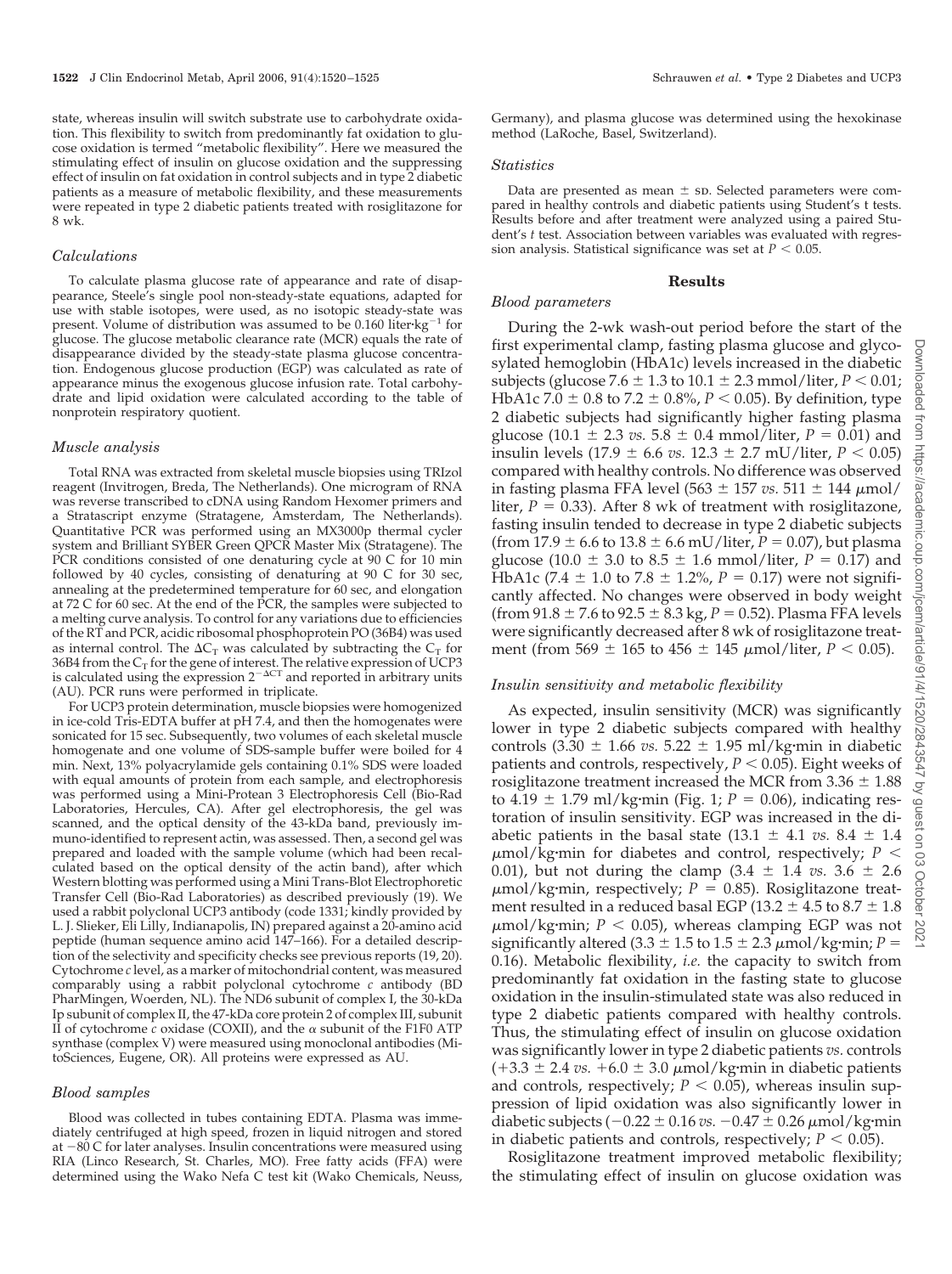



significantly greater after rosiglitazone treatment (from  $+3.4 \pm 2.6$  to  $+5.3 \pm 2.3$   $\mu$ mol/kg·min; *P* < 0.05), whereas insulin suppression of lipid oxidation was also significantly improved by rosiglitazone ( $-0.23 \pm 0.18$  to  $-0.36 \pm 0.15$  $\mu$ mol/min;  $P < 0.05$ ). The improved metabolic flexibility is also indicated by the more pronounced increase in respiratory quotient after rosiglitazone treatment, during transition from the basal to the insulin-stimulated state (from 0.84  $\pm$ 0.05 to 0.88  $\pm$  0.06 before treatment, *vs.* from 0.84  $\pm$  0.02 to  $0.91 \pm 0.03$  after 8 wk rosiglitazone;  $P < 0.05$ ).

#### *UCP3 and mitochondrial protein levels*

UCP3 mRNA expression was reduced by 42% in type 2 diabetic patients compared with healthy, age- and BMImatched controls  $(1.59 \pm 1.1 \text{ vs. } 2.75 \pm 0.93 \text{ AU}$  in diabetic patients and controls, respectively;  $P < 0.05$ ). This corresponds well with the approximately 35% reduction in UCP3 protein content in type 2 diabetic patients compared with healthy, age- and BMI-matched controls  $(47.2 \pm 24.7 \text{ vs.})$  $72.0 \pm 23.7$  AU in diabetic patients and controls, respectively;  $P < 0.05$ ; Fig. 2). Importantly, no significant differences in protein levels of any of the other mitochondrial proteins examined (complex I–V and cytochrome *c*) were observed between type 2 diabetic patients and healthy controls (Table



FIG. 2. Skeletal muscle UCP3 protein content (AU) in healthy controls ( $n = 10$ ), prediabetic IGT subjects ( $n = 9$ ), and type 2 diabetic patients ( $n = 10$ ). UCP3 was lower in IGT and DM compared to controls  $(P < 0.05)$ .

2). In addition, we also report that UCP3 protein content is already significantly reduced by approximately 46% in prediabetic subjects (IGT) compared with age- and BMImatched healthy controls (39.0  $\pm$  28.5 *vs.* 72.0  $\pm$  23.7 AU; *P* < 0.05; Fig. 2), whereas cytochrome *c* levels were not significantly different between prediabetic subjects (IGT) and healthy controls  $(33.6 \pm 9.5 \text{ vs. } 41.0 \pm 25.1 \text{ AU}; P = 0.49)$ .

Eight weeks of rosiglitazone treatment tended to increase the mRNA expression of UCP3 by 37% (from  $1.52 \pm 1.04$  to  $2.09 \pm 1.25$  AU;  $P = 0.10$ ), whereas this effect was statistically significant at the UCP3 protein level (from  $53.2 \pm 29.9$  to  $66.3 \pm 30.9$  AU;  $P < 0.05$ ; Fig. 1). Again, no effect of rosiglitazone treatment on protein levels of the other mitochondrial proteins (complex I to V and cytochrome *c*) was observed (Table 3). There were no correlations between plasma FFA levels, insulin sensitivity, metabolic flexibility, and UCP3 protein levels at any time point.

#### **Discussion**

Based on the putative functions of UCP3 and its association with fatty acid metabolism, increased levels of skeletal muscle UCP3 protein are anticipated in diabetic subjects who are characterized by high plasma fatty acid levels and low fat oxidative capacity (9). However, here we confirmed our previous finding (13) that type 2 diabetic patients have reduced levels of skeletal muscle UCP3 mRNA and protein when compared with age- and BMI-matched healthy controls. Importantly, the difference in UCP3 protein was not simply due to a reduced mitochondrial content, as indicated by the similar levels of mitochondrial proteins of complex I–V in our (relatively "healthy") diabetic patients and nondiabetic controls. The reduction of UCP3 in skeletal muscle of diabetic

**TABLE 2.** UCP3 and mitochondrial protein complex I–V in control ( $n = 10$ ) and diabetic ( $n = 10$ ) subjects at baseline

|                | Control         | Diabetic        | P     |
|----------------|-----------------|-----------------|-------|
| UCP3           | $72.0 \pm 23.7$ | $47.2 \pm 24.7$ | 0.035 |
| Cytochrome $c$ | $39.6 \pm 17.7$ | $41.0 \pm 25.1$ | 0.96  |
| Complex I      | $2.7 \pm 1.9$   | $1.8 \pm 0.8$   | 0.18  |
| Complex II     | $4.7 \pm 2.3$   | $4.6 \pm 1.9$   | 0.95  |
| Complex III    | $44.3 \pm 16.6$ | $39.7 \pm 0.56$ | 0.56  |
| Complex IV     | $15.3 \pm 8.5$  | $12.9 \pm 5.8$  | 0.46  |
| Complex V      | $48.7 \pm 17.5$ | $43.8 \pm 16$   | 0.52  |
|                |                 |                 |       |

Data are expressed as mean  $\pm$  sD.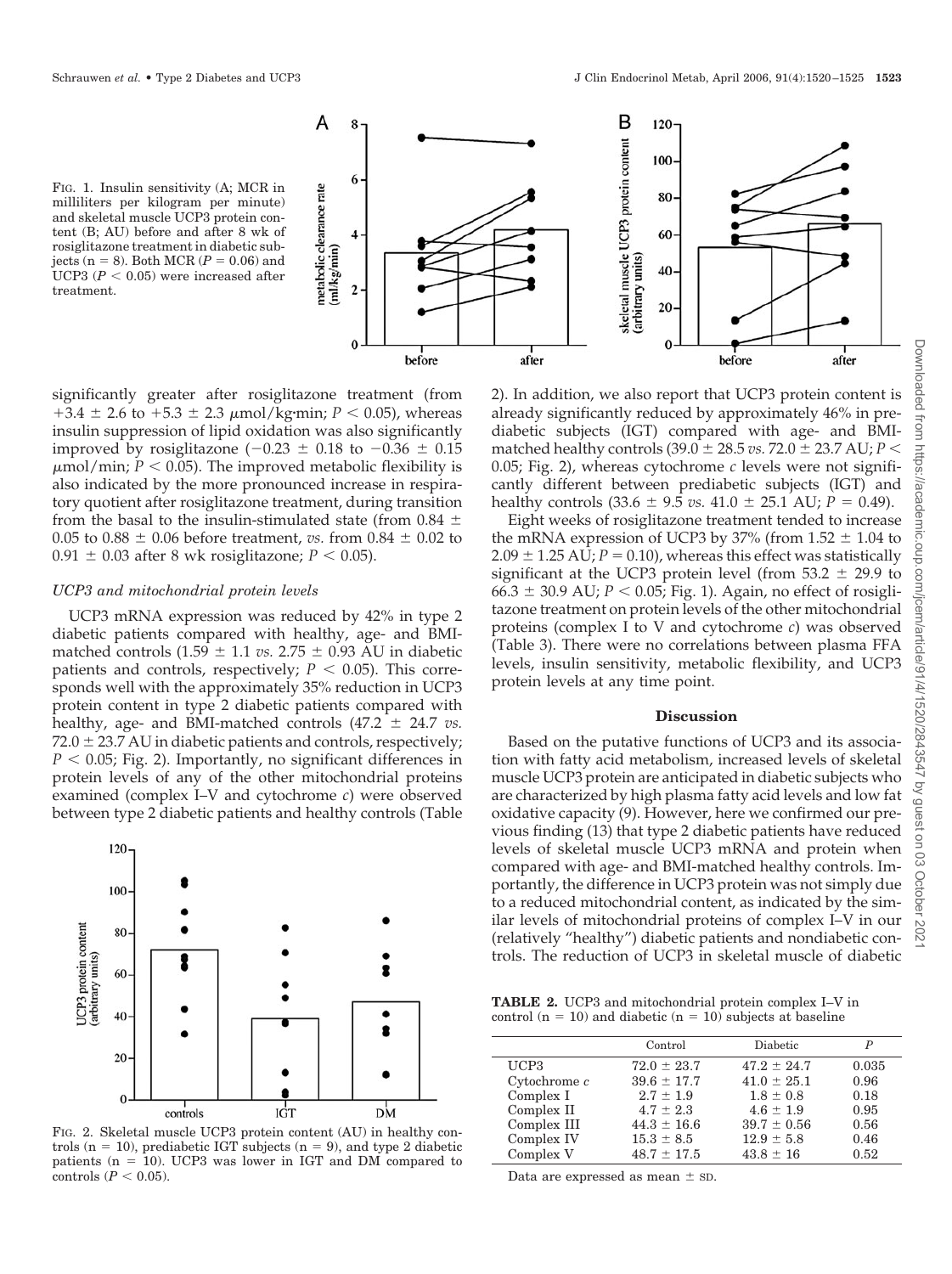**TABLE 3.** UCP3 and mitochondrial protein complex I–V before and after TZD treatment in diabetic patients  $(n = 8)$ 

|                   | Before          | After           | P     |
|-------------------|-----------------|-----------------|-------|
| UCP3              | $53.2 \pm 29.9$ | $66.3 \pm 30.9$ | 0.043 |
| $C$ vtochrome $c$ | $45.7 \pm 22.3$ | $44.4 \pm 16.3$ | 0.85  |
| Complex I         | $2.0 \pm 0.8$   | $1.3 \pm 1.1$   | 0.15  |
| Complex II        | $4.6 \pm 1.91$  | $3.5 \pm 2.6$   | 0.38  |
| Complex III       | $41.4 \pm 20.5$ | $37.1 \pm 27.7$ | 0.52  |
| Complex IV        | $14.0 \pm 5.9$  | $11.2 \pm 7.2$  | 0.31  |
| Complex V         | $42.5 \pm 17.6$ | $45.0 \pm 21.4$ | 0.69  |

Data are expressed as mean  $\pm$  sD.

patients was accompanied by decreased insulin sensitivity and reduced metabolic flexibility, *i.e.* a reduced capacity to switch from predominantly fat oxidation in the fasting state to glucose oxidation in the insulin-stimulated state. Importantly, we also show that a reduction to a similar extent of UCP3 protein content can be observed in glucose-intolerant subjects, which are generally regarded as prediabetic subjects. In addition, we show that rosiglitazone treatment results in an up-regulation of UCP3 protein content by, on average 25%, accompanied by increased insulin sensitivity and improved metabolic flexibility. To the best of our knowledge, this is the first time that reduced UCP3 protein content in prediabetic subjects and/or an up-regulation of UCP3 protein content in type 2 diabetic patients by a therapeutic treatment has been shown and it suggests that a reduced level of UCP3 in type 2 diabetes is indeed part of the etiology of the disease.

The reduction of skeletal muscle UCP3 protein content in type 2 diabetic patients is remarkable and cannot simply be explained by the physiological regulation of UCP3 protein. Thus, skeletal muscle UCP3 protein levels are inversely related to fat oxidative capacity (21), are low in type 1 muscle fibers (22), and are reduced by endurance training (23, 24). On the other hand, UCP3 is up-regulated by increased levels of plasma fatty acids (25) and high-fat diets (19), and is high in type 2 muscle fibers (22) and in patients with decreased fat oxidative capacity (26). Based on all these and other observations, an increased level of UCP3 protein content would be expected in type 2 diabetic patients. Therefore, the reduction of UCP3 in type 2 diabetic patients may reflect a pathological condition, which is further stressed by the finding that rosiglitazone treatment, which improved metabolic characteristics in these patients, restored UCP3 protein levels. However, it cannot be excluded that other factors, such as hyperinsulinemia or hyperglycemia, are responsible for the reduced levels of UCP3 in diabetes. To this end, we determined UCP3 protein content in subjects who are prone to develop diabetes. Full-blown type 2 diabetes is preceded by a long-term state of IGT; up to 60% of people who develop diabetes have IGT 5 yr before the diagnosis of type 2 diabetes (27). We found that UCP3, but not cytochrome *c* protein content, was reduced to the same extent in IGT and type 2 diabetic subjects when compared with age- and BMImatched controls. This indicates that low UCP3 levels are already present in a population at risk for developing diabetes suggesting that UCP3 is indeed involved in the etiology of type 2 diabetes mellitus.

As mentioned above, one of the most potent stimulators of

UCP3 expression is the level of plasma FFA. Acute fasting and intralipid infusion both rapidly up-regulated UCP3 (28). Also in the recent study of Brunmair *et al.* (16), showing that acute injection of rosiglitazone in muscle of rats induced UCP3 mRNA expression, plasma fatty acids were elevated, which might partly have explained the effect of rosiglitazone on UCP3. In the present human study, however, plasma fatty acids levels were significantly reduced by rosiglitazone, most likely due to a TZD-induced improved uptake and storage in white adipose tissue. Therefore, plasma fatty acids could not have been responsible for the up-regulation of UCP3 in the current study. Alternatively, the reduction of plasma glucose and insulin levels after TZD treatment may have been responsible for the up-regulation of UCP3, as hyperglycemia has been shown to down-regulate UCP3 in human neuroblastoma cells (29), but data on glucose/insulin regulation of human skeletal muscle UCP3 is lacking. More likely, rosiglitazone may exert a direct effect on skeletal muscle, despite the fairly low expression of  $PPAR\gamma$  in skeletal muscle. The importance of  $PPAR\gamma$  in skeletal muscle is underscored by the finding that muscle-specific  $PPAR<sub>\gamma</sub>$  knockout mice develop muscular insulin resistance and do not enhance insulin-stimulated glucose uptake upon TZD treatment (30). In addition, it is of importance to note that the promoter of the UCP3 gene contains a PPAR response element, enabling direct effects of the PPAR $\gamma$  agonist rosiglitazone (31, 32).

In regard to the physiological function of skeletal muscle UCP3, we have recently hypothesized (1) that the reduced level of UCP3 observed in diabetes contributes to the increased mitochondrial damage (14) and decreased mitochondrial function (15) observed in this disease. In support of this is the finding that mice lacking UCP3 are indeed characterized by increased levels of mitochondrial oxidative damage and lipid peroxidation (8). Although we did not examine these parameters directly in the present study, metabolic flexibility—an indicator of oxidative capacity—was significantly reduced in type 2 diabetic subjects compared with ageand BMI-matched healthy controls. In addition, the restoration of UCP3 protein levels after 8 wk of rosiglitazone treatment was accompanied by an enhanced insulin stimulation of glucose oxidation and insulin suppression of fat oxidation, indicating improved metabolic flexibility, which requires proper mitochondrial function. The finding that the reduced UCP3 protein content in skeletal muscle of diabetic patients was accompanied by a reduced insulin sensitivity and decreased metabolic flexibility, and that the TZD-induced restoration of UCP3 was accompanied by improved insulin resistance and increased metabolic flexibility, is indeed compatible with a role of UCP3 in the protection of lipid-induced mitochondrial damage, but clearly future studies are needed to examine whether an up-regulation of UCP3 by TZDs indeed is accompanied by an improved mitochondrial function.

In conclusion, we confirm that skeletal muscle UCP3 protein is reduced in type 2 diabetic patients compared with ageand BMI-matched healthy controls. Moreover, we show for the first time that the reduction in UCP3 protein content can already be found in the prediabetic state. In addition, we showed that rosiglitazone treatment up-regulates UCP3 protein content in skeletal muscle of type 2 diabetic patients. Further studies are required to establish whether a reduction